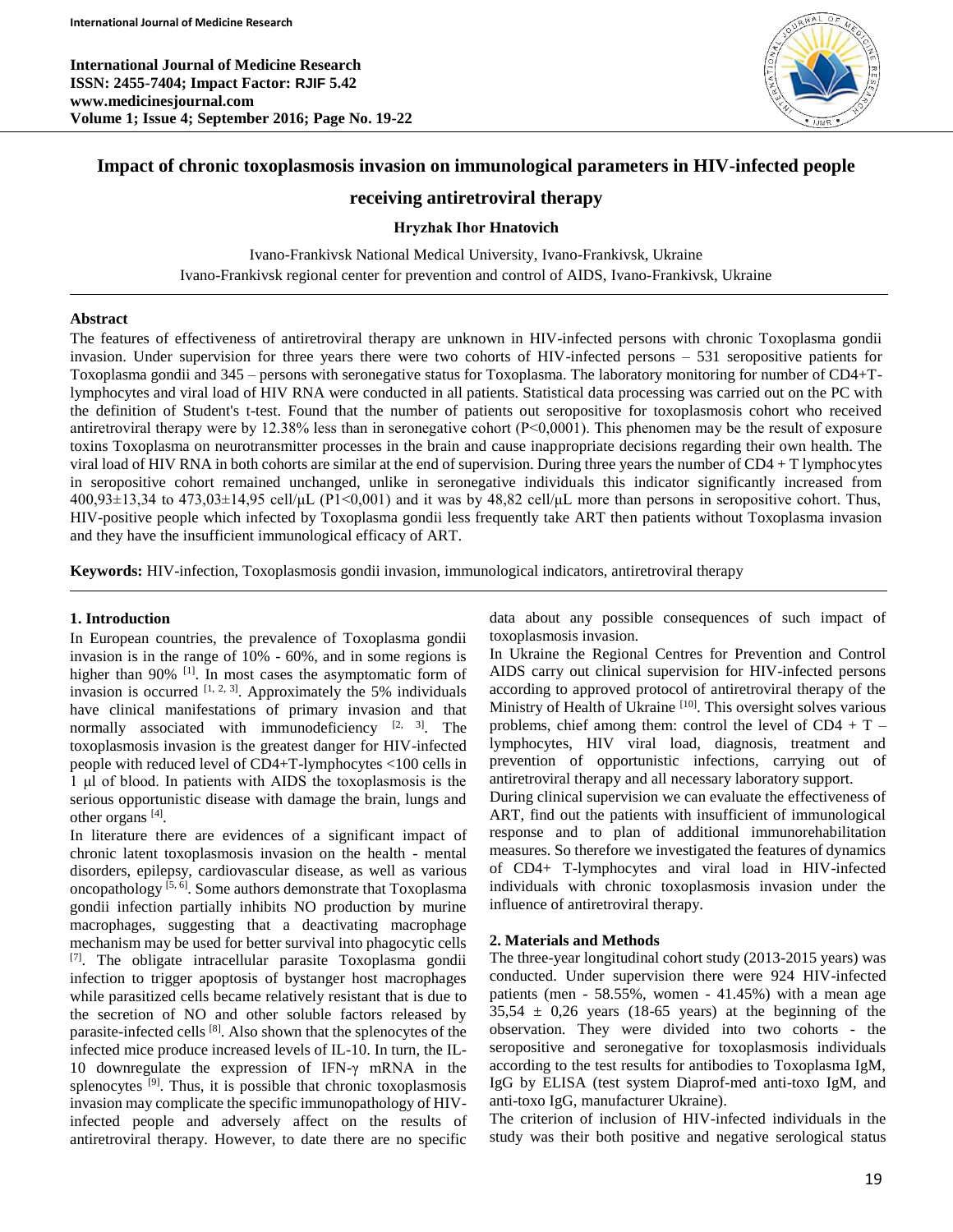concerning Toxoplasma gondii confirmed by laboratory tests. The patients were conducted the clinical observation and laboratory monitoring number of  $CD4 + T$ -lymphocytes, the HIV viral load (VL). Statistical analysis of data was performed on a PC using the statistical package programs for Exceel with definition of Student's t-test, and 'P'-value was considered the statistically significant if it was less than 0.05.

#### **3. Results**

The seropositive cohort consisted of 531 individuals (61.63% male and 38.37% female) with a mean age of 36.22 years at the beginning of observation, and the seronegative cohort consisted of 395 persons (54.43% - men and 45.57% - women) with a mean age of 34.3±0.41 years. In the seropositive cohort 91 persons (17,20%) had clinical stage I of HIV-infection, 101 (19.09%) - II, 80 (15.12%)- III and 257 person (48.58%) - IV. In the seronegative cohort the clinical stages of HIV-infection were distributed similarly: 51 people (12.91%) had clinical stage I, 84 people (21.26%) - II, 78 people (19.75%) – III and 182  $(46.08\%) - IV.$ 

In the seropositive cohort the antiretroviral therapy were used by 362 patients  $(68,17\pm2,0\%)$  that was by 12.38% less than in seronegative cohort (294 persons -  $80,55\pm2,1\%$ ), P<0, 0001. If taking into account that appointment of antiretroviral therapy had the uniform approach for all patients, this difference could indicate on a certain inadequacy adoption the important decisions by some patients (in this case the decision concerned the initiation of therapy).

In both cohorts there were the patients who used and did not use ART, so to determine the impact of the therapy on immune parameters separately from another reason was difficult. Therefore, we estimated dynamics of  $CD4 + T$  lymphocytes during three-years only in those patients out both cohorts who was treated ART (362 patients out seropositive cohort and 294 out seronegative). As seen from the data in Table 1, in the third year under the impact of ART in seronegative cohort the rate of CD4+ T-lymphocytes significantly increased from  $408,36 \pm$ 15,60 cell/µl of blood to  $492,64 \pm 17,40$  (P1 <0.001), so, that it by 70.5 cell/μl exceeded the indicator in seropositive cohort (P2 <0.01). Instead, in seropositive patients the number of T-helpers was not changed and the rate of index was kept up at the same level for three years.

**Table 1:** Amount of CD4 + T lymphocytes in HIV-infected individuals during three years of observation in cohorts with seropositive and seronegative status regard toxoplasmosis who received ART

|                              | $CD4 + T$ lymphocytes (cell/ $\mu$ l of blood) |                                                     |  |  |
|------------------------------|------------------------------------------------|-----------------------------------------------------|--|--|
| <b>Observation</b><br>period | Seropositive<br>patients<br>$N = 362$          | <b>Seronegative</b><br>patients<br>$N = 294$        |  |  |
| 1-st year                    | $434.95 \pm 16.88$                             | $408.36 \pm 15.60$                                  |  |  |
| 2-nd year                    | $413.44 \pm 14.93$                             | $446.93 \pm 16.28$                                  |  |  |
| 3-d year                     | $422.14+13.61$                                 | $492.64 + 17.40$<br>$P_1 < 0.001$<br>$P_{2} < 0.01$ |  |  |

**Notes:** P1- statistical significance of the difference between indicators at the 1-st year and at the end of third years of observation;  $P_2$ -statistical significance of the difference between indicators of two cohorts.

The more evident of effectiveness of ART is possible show through the assessment of changes in the immunological structure of patient in both cohorts (patient's grouped order to level of CD4 + T lymphocytes). As seen from the data presented in table 2, in the cohort of seronegative individuals receiving ART the number of persons without immunodeficiency (CD4 + T cells  $>$  500 cell/µl of blood) increased from 32.65  $\pm$  2.7% at the 1-st year to  $45.24 \pm 2.9\%$  at the end of third years of observation ( $P_1 < 0.01$ ) and was by 13.48% higher than in the similar group in seropositive cohort ( $P_2 < 0.001$ ). At the same time, a group of people out seronegative cohort with moderate immunodeficiency (CD4 + T cells were 200-350 cell/ $\mu$ l of blood) decreased by  $8,83\%$  (P<sub>1</sub><0.01) and was by  $8,04\%$  $(P_2<0.01)$  less than the similar group in seropositive cohort. Reducing the number of patients this group probably due to increased CD4 + T-lymphocytes, and therefore them moving to groups with higher indicators. In the similar group of seropositive patients the change was not occurred. Group of seronegative individuals with profound immunodeficiency (CD4 + T lymphocytes 50-99 cell/μl blood) decreased almost 5 times (P1<0.01), whereas in similar group of seropositive cohort there was no change. After three years in groups patients in those immunological categories with  $CD4 + T$  cells <50 cell/ $\mu$ l of blood and 100-199 cell/μl of blood out both cohorts the rates of CD4 + T cells was remained unchanged.

**Table 2:** Groups of HIV-infected patients which used ART by the level of CD4 + T cells

|                                                                           | <b>Patients</b>                           |                         |                                           |                                                          |  |
|---------------------------------------------------------------------------|-------------------------------------------|-------------------------|-------------------------------------------|----------------------------------------------------------|--|
| <b>Indicators of</b><br>$CD4 + T$<br>lymphocytes in<br>(cell/µl of blood) | <b>Seropositive patients</b><br>$N = 362$ |                         | <b>Seronegative patients</b><br>$N = 294$ |                                                          |  |
|                                                                           | $2013$ year<br>Abs / $%$                  | 2015 year<br>Abs $/$ %  | $2013$ year<br>Abs $/$ %                  | 2015 year<br>Abs $/ \frac{9}{6}$                         |  |
| >500                                                                      | 100/<br>$27.62 \pm 2.3$                   | 115/<br>$31.77 \pm 2.4$ | 96/<br>$32.65 \pm 2.7$                    | 133/<br>$45.24 \pm 2/9$<br>$P_1 < 0.01$<br>$P_2 < 0.001$ |  |
| 350-499                                                                   | 105/<br>$29.01 \pm 2.4$                   | 87/<br>$24.03 \pm 2.2$  | 59/<br>$20.07 \pm 2.3$<br>P < 0.05        | 63/<br>$21.43 \pm 2.4$                                   |  |
| 200-350                                                                   | 82/<br>$22.65 \pm 2.2$                    | 87/<br>$24.03 \pm 2.2$  | 73/<br>$24.82 \pm 2.5$                    | 47/<br>$15.99 \pm 2.1$<br>$P_1 < 0.01$<br>$P_2 < 0.01$   |  |
| 100-199                                                                   | 47/<br>$12.98 \pm 1.8$                    | 45/<br>$12.49 \pm 1.7$  | 34/<br>$11.56 \pm 1.9$                    | 35/<br>$11.90 \pm 1.9$                                   |  |
| 50-99                                                                     | 15/<br>$4.14 \pm 1.0$                     | $9/2.48 \pm 0.8$        | 19/<br>$6.46 \pm 1.4$                     | $4/1.36 \pm 0.7$<br>$P_1 < 0.01$                         |  |
| $<$ 50                                                                    | 13/<br>$3.59 \pm 1.0$                     | 19/<br>$5.24 \pm 1.2$   | 13/<br>$4.42 \pm 1.2$                     | $12/4.08 \pm 1.2$                                        |  |

Notes: P<sub>1</sub>- statistical significance of the difference between indicators at the 1-st year and at the end of third years of observation; P2- statistical significance of the difference between indicators of two cohorts.

The effectiveness of ART and immunorehabilitation of HIVinfected patients is dependent on suppressive ART impact on virus replication, resulting in reducing viral load and after 6 months from start of therapy it should not be determined. After 3 years observation the complete virological efficacy was observed not at all. According to the data presented in table 3, the stable undetectable VL  $\langle$  <20 HIV RNA copies in 1 ml of blood) was in 48.07% of seropositive patients and in 46.59% seronegative persons. Short increasing VL, so-called blip, up to 100 copies detected in 19.89% of seropositive and 18.37% of seronegative patients and blip up to 1000 copies reaveled in 11.05% and 12.24%, respectively. Inefficient therapy was in 76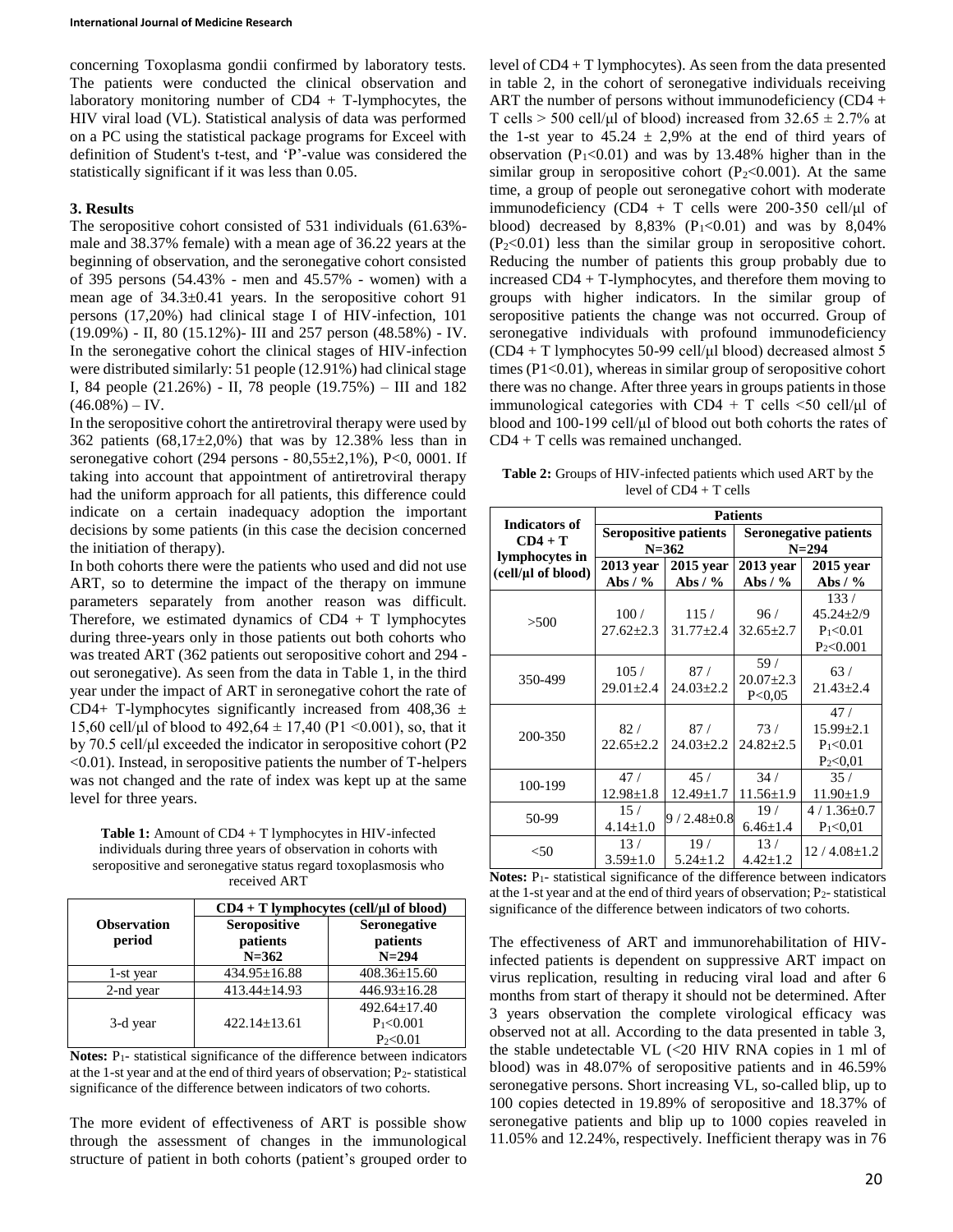patients (20.99%) out the seropositive cohort and in 67 (22.79%) out the seronegative cohort because they had VL more **Table 3:** Virilogic indicators in the seropositive and seronegative of toxoplasmosis cohorts which received ART

|                                                              | <b>Patients</b>                               |                 |                                               |                 |  |
|--------------------------------------------------------------|-----------------------------------------------|-----------------|-----------------------------------------------|-----------------|--|
| Viral load of HIV<br>(Copies RNA of HIV<br>in 1 ml of blood) | Seropositive of<br>toxoplasmosis<br>$N = 362$ |                 | Seronegative of<br>toxoplasmosis<br>$N = 294$ |                 |  |
|                                                              | Абс                                           | $\frac{0}{0}$   | Абс                                           | $\frac{0}{0}$   |  |
| $<$ 20                                                       | 174                                           | $48.07 \pm 2.6$ | 137                                           | $46.59 \pm 2.9$ |  |
| 20-100                                                       | 72                                            | $19.89 \pm 2.1$ | 54                                            | $18.37 \pm 2.3$ |  |
| 100-1000                                                     | 40                                            | $11.05 \pm 1.6$ | 36                                            | $12.24 \pm 1.9$ |  |
| 1000-10000                                                   | 17                                            | $4.70 \pm 1.1$  | 24                                            | $8.16 \pm 1.6$  |  |
| 10000-100000                                                 | 40                                            | $11.04 \pm 1.6$ | 26                                            | $8.84 \pm 1.7$  |  |
| >100000                                                      | 19                                            | $5.25 \pm 1.2$  | 17                                            | $5.78 \pm 1.4$  |  |

than 1,000 copies in 1 mL of blood. Overall, virological indicators in both cohorts were similar (see tabl. 3), indicating on the equal virological efficacy of ART in patients from both cohorts.

## **4. Discussion**

In the literature there are frequent evidences of Toxoplasma effect on neurotransmitter processes in the brain that leads to change a human behavior, and sometimes mental illness  $[1, 11, 12, 12]$ 13] .

In our study revealed one more behavioral feature of HIVinfected people who have chronic Toxoplasma invasion inadequate attitude to their own health and the long term rejection of proposals to initiate ART. Above reasons may explain why in terms of a unified approach to the appointment of ART for HIV-infected patients the amount of seropositive for toxoplasmosis persons who used ART were by 12.38% less than in seronegative cohort. This feature puts additional tasks to clinical supervision for patients who are seropositive for toxoplasmosis because they require additional clarification and psychological counseling.

In patients ART should lead to decrease VL to undetectable level  $\left($  <20 copies in 1 µl of blood) after 6 months of use  $\left[$ <sup>9</sup>. Such virological efficacy of ART achieved only in 48.07% of seropositive and in 46.59% of seronegative patients. However, ART is recognized as effective in groups of people, which had both a stable undetectable VL and sometimes blips to 1000 copies. The percentage of such persons was 79.01% in the seropositive cohort and 77.21% - in seronegative. The significant number of patients in both cohorts had no viral suppression because their VL was > 1000 copies of HIV RNA (there are 19,39% such persons in seropositive cohort and 22.79% - in seronegative). The main reason of ineffectiveness of ART was a low compliance, dose omission, failure hold the mode of use and willful cessation the treatment by some patients. The second reason - the viral stability to antiretroviral drugs, or it is formed, it's probably occurs in people, which are have periodic blips <sup>[13]</sup>. There is another good reason of insufficient suppression of HIV, namely that ART was not administered for patients at the same time - some received it before the study, and some on the 1st, 2nd and 3rd year of study. Therefore, in both cohorts there was a contingent of people with high viral load  $(> 100,000$  copies in 1 mL of blood). However, in general, at the end of three years of observation in both cohorts the virologic indicators were the same. Thus, the impact of ART on virological indicators are not dependent on the

presence or absent of toxoplasmosis invasion in the body. However, despite the similar virological indicators the dynamics of immunological parameters in both cohorts was different. Thus, in seropositive patients there were no positive changes of amount of CD4 + T cells neither in the all cohort no in the immunological structure after three-year observation. Instead, in the seronegative cohort the positive immunological changes was recorded, that is the average value of  $CD4 + T$  cells was increased, and the number of persons with immunorehabilitation (CD4 + T cells> 500 in 1 microliter of blood) was elevated also. So, the infested persons by Toxoplasma gondii had lower immunological efficiency of ART than the seronegative patients for toxoplasmosis. This fact proves that the persists toxoplasma infestation causes the additional immunopathology in HIVpositive individuals, which is not eliminated by only appointment ART. Therefore, in condition of clinical supervision for seropositive for toxoplasmosis HIV-infected persons should provide the additional measures for immunological rehabilitation.

## **5. Conclusion**

- 1. In the cohort of seropositive for toxoplasmosis HIV-infected patients the number of people receiving ART less than in seronegative cohort (68.17% and 80.55%, respectively, P<0,0001). Low compliance to initiation of therapy in patients with toxoplasmosis invasion possibly associated with a particular impact of the parasite toxins on neurotransmitter processes in the cerebral cortex and consequently on behavior.
- 2. The virological efficacy of ART in seropositive and seronegative for toxoplasma gondii cohorts did not differ. There was an effective ART at 79.01% of seropositive persons and 77.21% - of seronegative, however, stable undetectable viral load was only in 48.07% and 46.59%, respectively, and in other patients blips were registered.
- 3. In the cohort of seropositive for toxoplasmosis individuals the immunological efficacy of ART is lower than in the seronegative cohort. In the seropositive cohort increasing of CD4 + T-lymphocytes did not happen, and in the seronegative cohort the expressed positive trend was found for three years of observation, and the number of people with completely immunorehabilitation  $(CD + T-1$ ymphocytes > 500 cells in 1 μl of blood) was increased by 12.35%.
- 4. The immunopathology in HIV-infected individuals who infested with Toxoplasma gondii is complicated and probably requires additional planning immunorehabilitation means.

## **References**

- 1. Furtado JM, Smith JR, Belfort R Jr, Gattey D, Winthrop KL. Toxoplasmosis: a global threat. J Glob Infect Dis 2011; 3:281-284. [PMC free article] [PubMed]
- 2. Popovich OO, Moroz IV, Chabanov FA. Toxoplazmoz (analiz fundamentalnikh danykh) [Toxoplasmosis (analysis of fundamental data)]. Novosty mediciny i farmacii (Proffessionalnyj medicinskij portal) [News of medicine and pharmacy (professional medical portal)]. 2011; 5 (356). Available at: http://www.mif-ua.com/archive/article/16333 [in Ukrainian]
- 3. Kovaleva NM. Toksoplasmos kak opportunisticheskaia infectsia [Toxoplasmosis as an opportunistic infection].